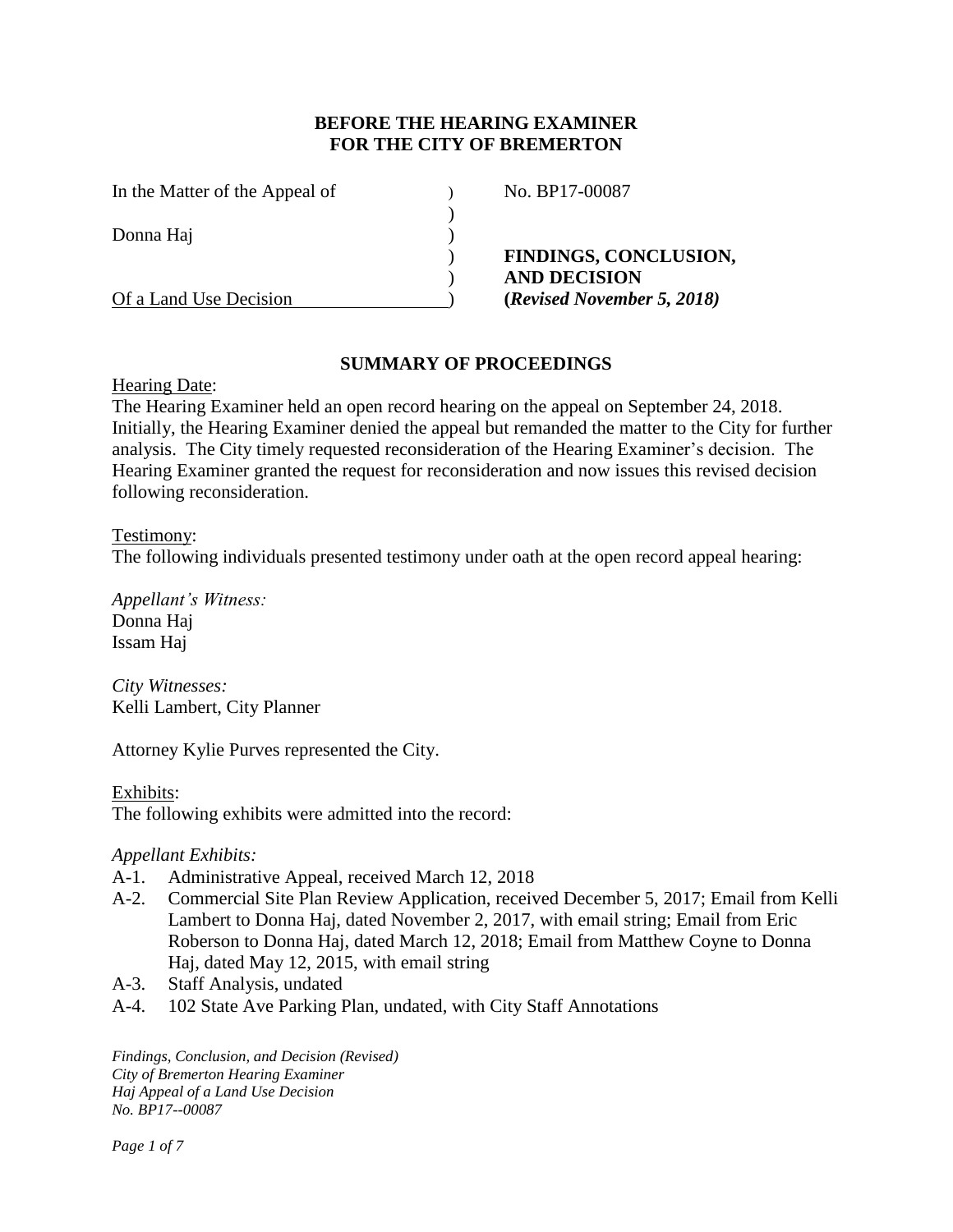- A-5. 102 State Ave Revised Parking Plan, dated June 30, 2018
- A-6. 102 State Ave Revised Parking Plan, dated August 15, 2018
- A-7. Email from Kelli Lambert to Donna Haj, dated August 24, 2018, with email string
- A-8. Invoice from Attorney Jane Koler, dated April 30, 2018
- A-9. Annotated Vicinity Map, undated
- A-10. Eleven (11) photos, undated

## *City Exhibits:*

- C-1. Administrative Appeal, received March 12, 2018
- C-2. Staff Analysis, undated
- C-3. Commercial Site Plan Review Application, received December 5, 2017
- C-4. 102 State Ave Parking Plan, undated
- C-5. 102 State Ave Parking Plan, undated, with City Staff Annotations
- C-6. Eight (8) photos, undated
- C-7. City Decision, Staff Analysis, & Findings, dated February 28, 2018

## Orders and Pleadings:

- Hearing Examiner's Pre-Hearing Order, April 6, 2018
- Hearing Examiner's Revised Pre-Hearing Order, dated April 13, 2018
- Hearing Examiner's Revised Pre-Hearing Order, dated May 14, 2018
- Hearing Examiner's Revised Pre-Hearing Order, dated June 11, 2018
- Appellant Witness List and Exhibit List
- Notice of Withdrawal of Counsel, Attorney Jane Koler, dated August 13, 2018, with Declaration of Service
- Notice of Appearance (Donna Haj), dated August 21, 2018
- City of Bremerton Witness List and Exhibit List
- City's Request for Reconsideration, dated October 22, 2018
- Hearing Examiner's Decision and Order on Request for Reconsideration, dated November 5, 2018

The Hearing Examiner makes the following findings and conclusions based upon the admitted testimony and exhibits:

# **FINDINGS**

# Background

1. On May 12, 2015, Donna Haj notified Impark, the private contractor that handles residential parking permits in the City of Bremerton (City), that she had just purchased a 10-unit apartment building at 102 State Avenue. She requested 10 residential parking passes at that time and asked about the associated process to obtain permits and any necessary fees. In response, Impark informed Ms. Haj that the City does not issue residential parking permits for "apartment complexes of that size" but informed her that

*Findings, Conclusion, and Decision (Revised) City of Bremerton Hearing Examiner Haj Appeal of a Land Use Decision No. BP17--00087*

*Page 2 of 7*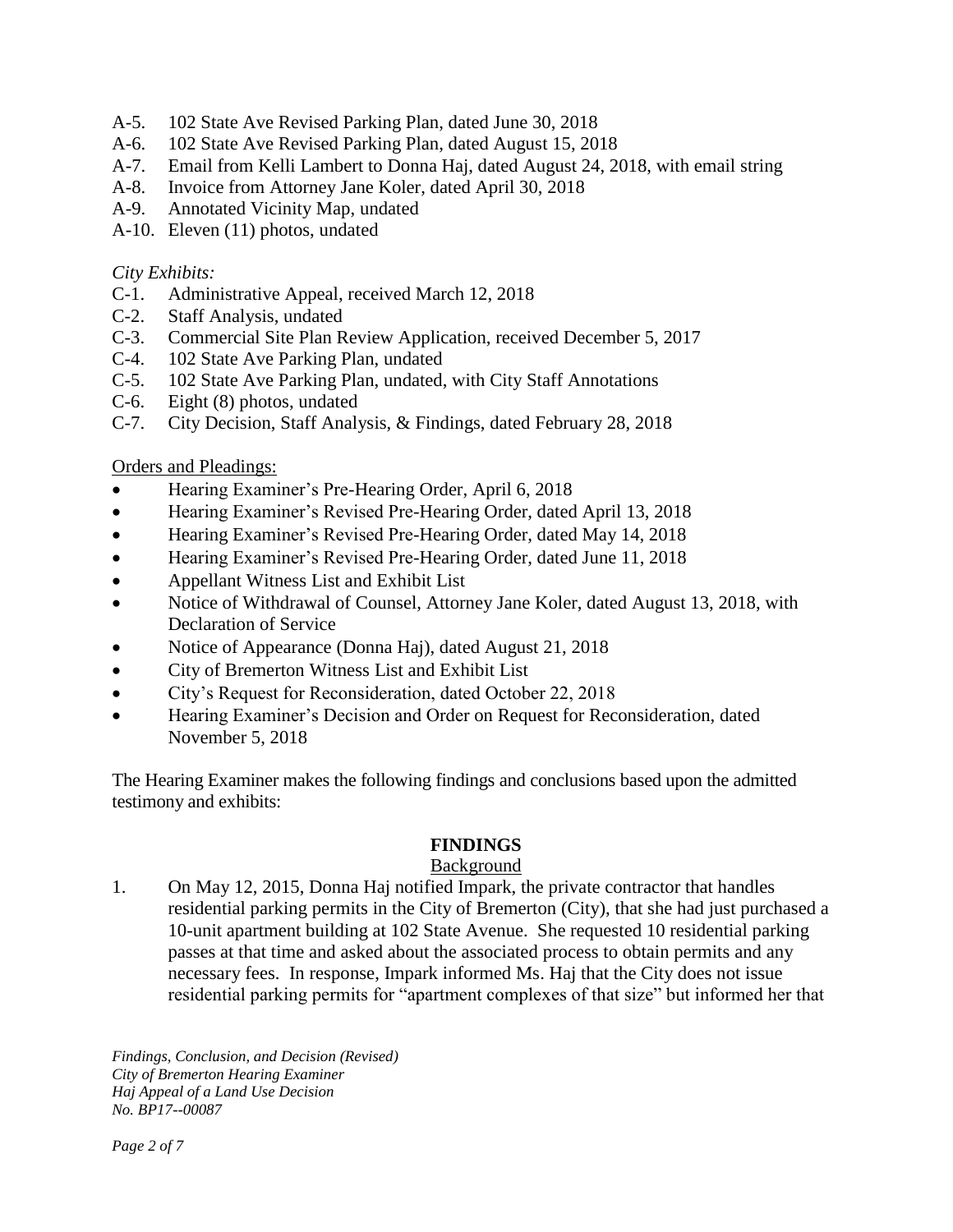the City "might be able to make an exception to allow for a limited number of residential permits based on the street parking availability." *Exhibit A-2.*

- 2. It is unclear what immediate efforts Ms. Haj made to secure parking for her tenants following this exchange. One former tenant, Eric Roberson, provided written comments, however, noting that he resided at the property between August 2016 and August 2017 and that parking was a constant problem. He attempted to contact both the City and Impark about the situation on several occasions but was never able to secure a residential parking pass. Instead, he received several tickets (many of which were thrown out by the municipal court) and, ultimately, moved away before the parking issue was resolved. *Exhibit A-2.*
- 3. At some point in 2017, Ms. Haj discussed adding a parking lot to the apartment complex with the City. At that time, she envisioned providing 7 parking spaces on vacant land adjacent to the building. Following discussions with the City, Ms. Haj filed a commercial Site Plan Review (SPR) application on December 5, 2017, to add a 5-space parking lot to the apartment complex at 102 State Avenue. In the application, she noted that a "compromise" with the zoning requirements would be necessary because certain setback and landscaping requirements would not be satisfied. *Exhibit A-1; Exhibit A-2; Exhibit C-4.*
- 4. On February 28, 2018, the City issued a decision denying the SPR. The City's decision noted:
	- The proposal would include 5 parking spaces, accessible from State Avenue, on pervious pavement and 725 square feet of landscaping.
	- The proposal is exempt from review under the State Environmental Policy Act (SEPA), Chapter 43.21C Revised Code of Washington (RCW).
	- The property is within the Low-Density Residential Zone (R-10), and the current use, a 10-unit apartment complex, may be maintained as an existing, legally nonconforming use even though it does not comply with the current requirements of the zoning code.
	- Legal non-conforming uses may not be expanded under Bremerton Municipal Code (BMC) 20.54.060.
	- It would be possible to permit a parking lot as an accessory use, under BMC 20.60.030(d). The parking lot, however, would have to meet all parking lot requirements under Chapter 20.48 BMC of the currently adopted municipal code.
	- Under BMC 20.48.080(b), the parking lot would require a minimum of 10 feet of visual screening from the side and rear lot lines. The proposal, however, would involve 5-foot setbacks between the parking area and the property line to the northeast, and no setback from the north property line.

*Findings, Conclusion, and Decision (Revised) City of Bremerton Hearing Examiner Haj Appeal of a Land Use Decision No. BP17--00087*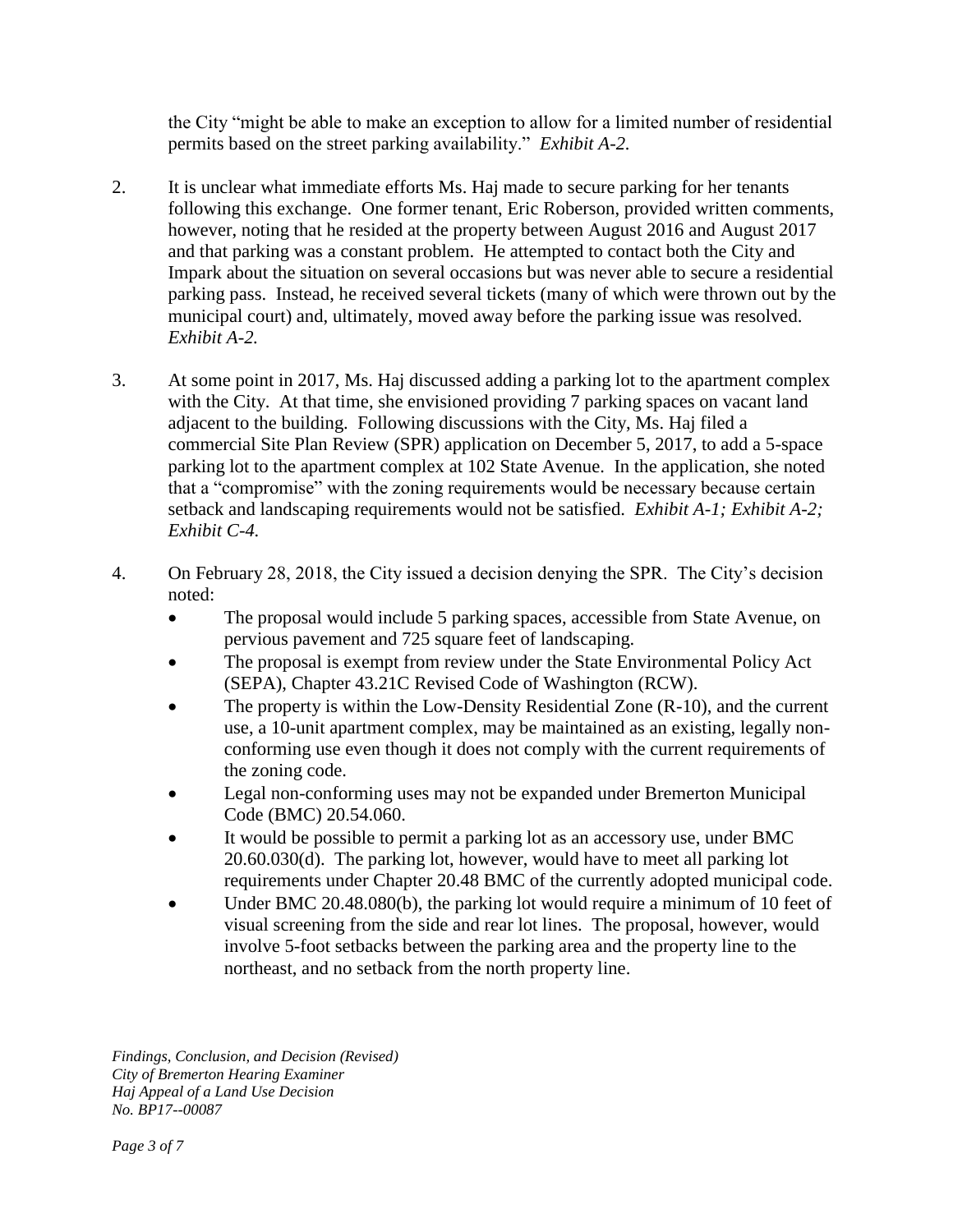- Under BMC 20.48.080(c), the parking lot would require parking spaces to be set back a minimum of 10 feet from the front property line. This requirement would be satisfied.
- BMC 20.48.080(e) dictates certain requirements related to parking stall width, depth, and aisles. The proposal would not satisfy these requirements.
- A lighting plan would be required prior to approval.
- Landscaping requirements of the municipal code would not be satisfied by the proposal. A landscaping plan would be required.

*Exhibit C-7.*

# Appeal

- 5. On March 12, 2018, Ms. Haj (Appellant) filed an appeal of the City's decision. *Exhibit A-1.* In the appeal statement, the Appellant argues:
	- Even though the current municipal code requires multi-unit residential properties to provide off-street parking spaces, the subject property does not have to comply because it already exists as a nonconforming use. As an existing nonconforming use, the required setbacks and landscaping requirements should not have to comply with the current code requirements. Moreover, there is a demand for parking and BMC 20.54.060(b)(2)(iv) dictates that a property containing a nonconforming use may be changed to another nonconforming use if the applicant demonstrates that there is a neighborhood demand for the use and that the use provides a public benefit.
	- The proposed parking lot would not be detrimental to the public health, safety, or welfare. It would, in fact, provide relief for a hardship experienced by tenants residing at the property. In addition, allowing a parking lot for 5 residents would reduce the number of cars parked on the street in the area – a public benefit.
	- The proposed parking spaces nearly comply with the minimum design requirements for parking spaces.
	- There is a newly installed street-light adjacent to the property. As such, the lighting requirement should be waved.
	- The Appellant would be willing to install fences for visual screening and comply with landscaping and striping requirements.

*Exhibit A-1.*

- 6. After the Appellant filed the appeal, the parties requested several continuances to continue discussing whether agreement could be reached without a hearing. The Appellant, for instance, submitted several additional iterations of the proposal following the appeal. The parties could not reach agreement, however, and the appeal hearing moved forward on September 26, 2018. *Exhibits A-5 through A-7; Hearing Examiner's Pre-Hearing Orders.*
- 7. The City provided an analysis in advance of the appeal hearing. The analysis argues:

*Findings, Conclusion, and Decision (Revised) City of Bremerton Hearing Examiner Haj Appeal of a Land Use Decision No. BP17--00087*

*Page 4 of 7*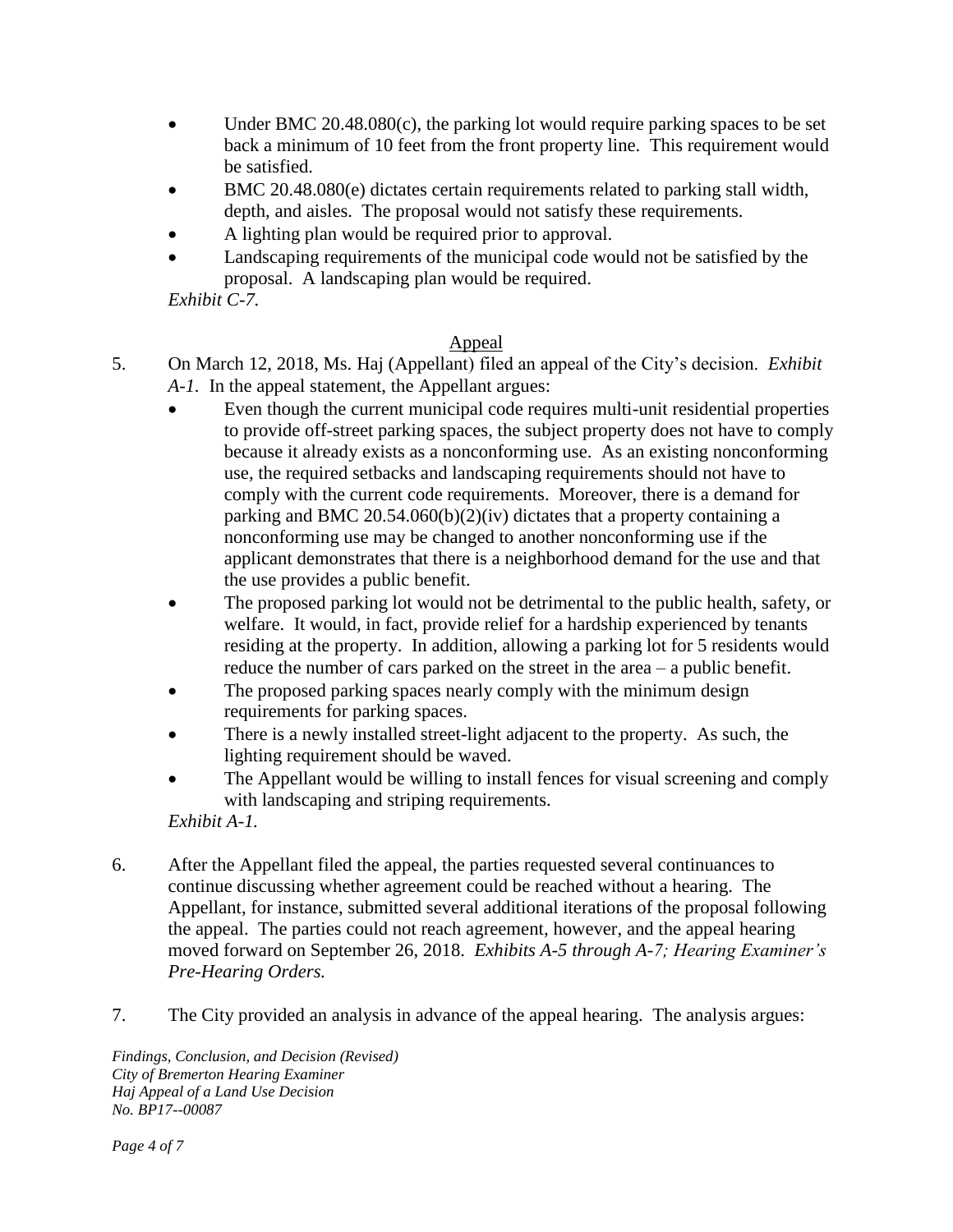- BMC 20.48.030 does not require a nonconforming structure, like the 10-unit apartment complex, to have off-street parking consistent with the current municipal code. If an applicant seeks to add additional parking, however, Site Plan Review is required, and such new development must meet current code requirements under BMC 20.58.080.
- Landscaping requirements must be met with new development.
- The Appellant's argument about BMC 20.54.060(b)(2)(iv) is inapplicable because the primary proposed use of the property is not being changed from one use (multi-family residential) to another (parking).
- The proposal would be potentially detrimental to the public interest, health, safety, or welfare because the proposal fails to demonstrate how required development standards would be met.

*Exhibit C-2.*

# Testimony at Hearing

- 8. Ms. Haj testified that she went back and forth with the City over the proposal. After she first filed the appeal, she submitted several proposals (Exhibits A-5 and A-6) that sought to assuage the City's concerns. The last submitted proposal (Exhibit A-6), for instance, called for only 4 parking spaces and 9.5-foot setbacks (rather than the required 10-foot setbacks). Ms. Haj stressed that parking in the area is a serious problem and there are dozens of examples (Exhibits A-9 and A-10) of properties that do not seem to comply with the City's parking requirements. She even hired an attorney at one point to try and resolve the issues. Ultimately, however, she determined that the City was unwilling to work with her and that she needed to move forward with the appeal. Ms. Haj reiterated the arguments made in her initial appeal statement. *Testimony of Ms. Haj.*
- 9. Issam Haj testified that he and Ms. Haj renovated the apartment complex after they purchased it and sought to use the vacant area for parking since the purchase first occurred. He noted that he does not know what the vacant area was used for previously but they have attempted to use it for parking throughout their ownership of the property. *Testimony of Mr. Haj.*
- 10. City Planner Kelli Lambert testified that, from the beginning of this process, the City tried to be forthright about the fact that the proposal could not be approved because it failed to meet certain setback and landscaping requirements. She stressed that requirements for commercial structures (like an apartment complex) are different than for single-family residences and that it is possible that some single-family residences in the area are not complying with municipal code requirements but that would not impact the analysis of this proposal. Ms. Lambert acknowledged that the City has a process for applying for a variance from setback requirements but, here, the Appellant never applied for a variance. She noted that, in her opinion, the proposal would not satisfy the requirements for a variance. *Testimony of Ms. Lambert.*

*Findings, Conclusion, and Decision (Revised) City of Bremerton Hearing Examiner Haj Appeal of a Land Use Decision No. BP17--00087*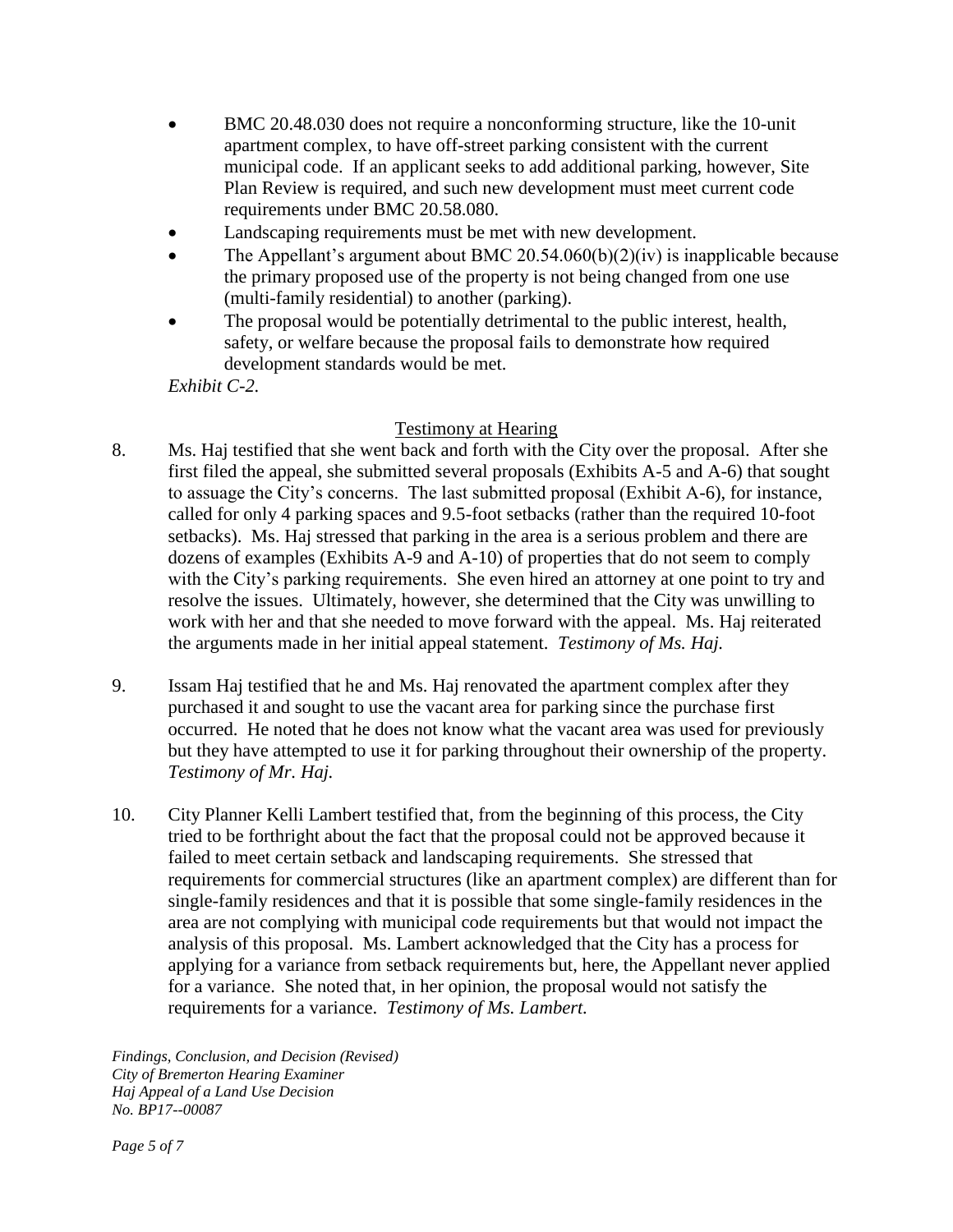11. Attorney Kylie Purves argued that the current appeal relates to the SPR that was denied and that additional revised plans (Exhibits A-5 and A-6) should not be considered. Ms. Lambert stated that any additional plans (such as Exhibit A-6) would need to be resubmitted as a new application in light of the appeal process moving forward. *Argument of Ms. Purves: Testimony of Ms. Lambert.* 

## **CONCLUSIONS**

## **Jurisdiction**

The Hearing Examiner has jurisdiction to decide this appeal, under Chapters 2.13 and 20.02 of the Bremerton Municipal Code (BMC).

#### Review Authority

The Appellant shall bear the burden of proving the administrative decision was not supported by substantial evidence. *BMC 20.02.140(a)(2)*. *See Buechel v. State Dept. of Ecology*, 125 Wn.2d 196 (1994); *Development Services of America, Inc. v. City of Seattle*, 138 Wn.2d 107, 117 (1999); *RCW 36.70C.130(1)(b).* The Hearing Examiner's duty is to review the entire record before him to determine whether the Appellant has met this burden. To properly review the City's action, the Hearing Examiner must decide what facts are important to make a decision, determine those facts with reference to specific exhibits or testimony, draw conclusions from those facts, and make a decision based on those conclusions. *See Weyerhaeuser v. Pierce County,* 124 Wn.2d 26 (1994).

The Hearing Examiner must accord substantial deference to the City's interpretation of its own ordinances. *RCW 36.70C.130(1)(b); Cockle v. Department of Labor and Industries,* 142 Wn.2d 801, 829 (2001); *Doe v. Boeing Co*., 121 Wn.2d 8, 15 (1993); *Superior Asphalt & Concrete v. Dep't of Labor & Indus.*, 84 Wn. App. 401, 405 (1996); *McTavish v. City of Bellevue*, 89 Wn. App 561, 564 (1998).

#### Conclusion Based on Findings

**The City did not err when it determined that the Appellant's initial application for Site Pan Review should be denied.** BMC 20.48.030 allows the 10-unit apartment complex, a legally non-conforming structure within the R-10 zone, to continue operation without requiring offstreet parking. Adding a parking area, however, requires compliance with the currently adopted standards of the municipal code. From the outset, the Appellant has been clear that the proposal would not satisfy all the setback (and, potentially, landscaping) requirements of the municipal code. The City did not err in denying the application on the grounds that it fails to meet all requirements related to setbacks and landscaping.

Since the appeal was submitted, the Appellant has provided a plan (Exhibit A-6) that appears to meet the requirements for an administrative variance under BMC 20.58.030(c) or a variance under BMC 20.58.030(d).It is clear from the record that parking in this portion of the city is a

*Findings, Conclusion, and Decision (Revised) City of Bremerton Hearing Examiner Haj Appeal of a Land Use Decision No. BP17--00087*

*Page 6 of 7*